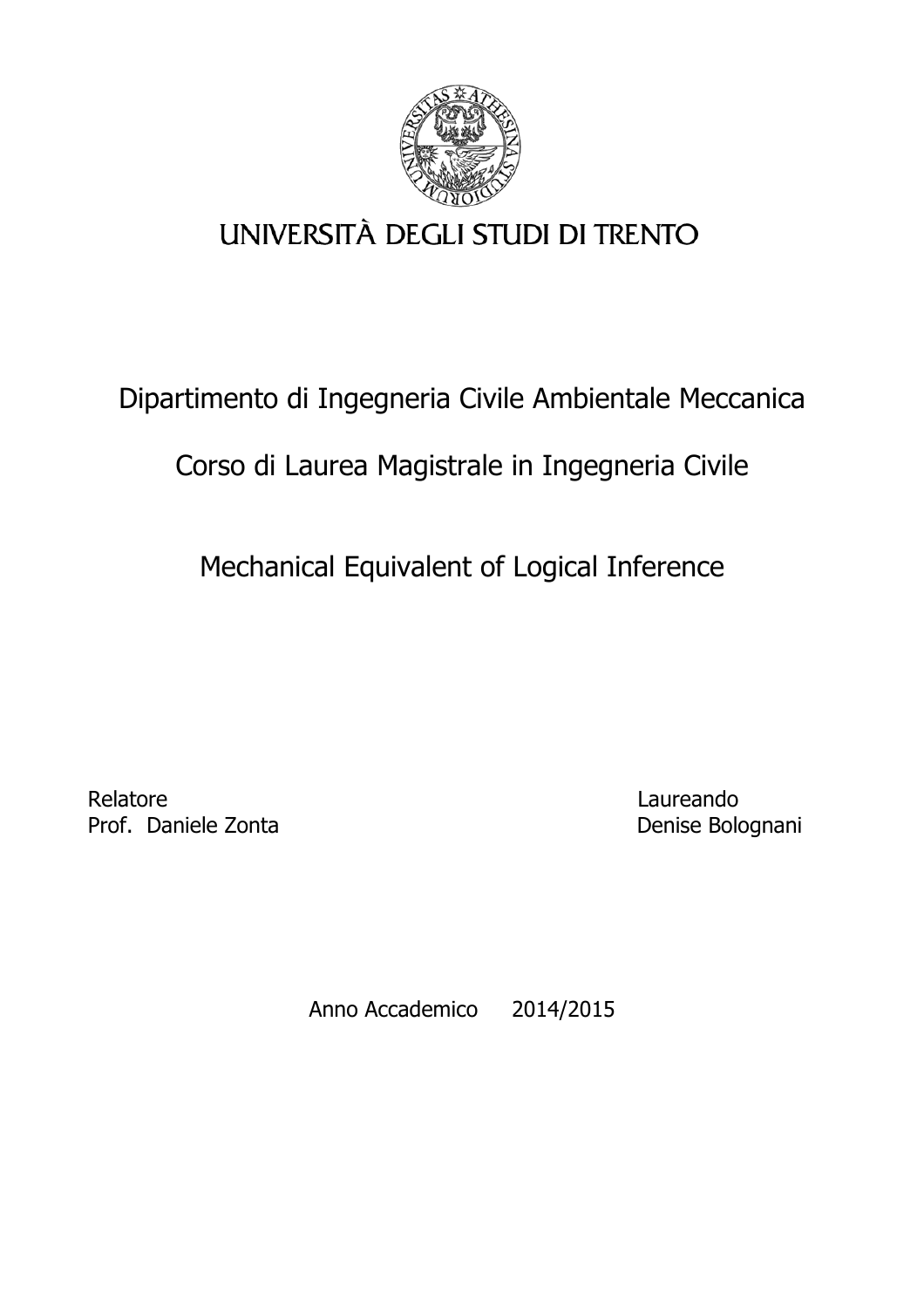# **Contents**

|      | <b>Abstract</b>          |                                                                                                        |    |  |  |  |  |
|------|--------------------------|--------------------------------------------------------------------------------------------------------|----|--|--|--|--|
|      |                          | 1. Introduction and summary of the state of the art                                                    | 1  |  |  |  |  |
|      | 2. Recall of probability |                                                                                                        |    |  |  |  |  |
|      |                          |                                                                                                        |    |  |  |  |  |
|      |                          |                                                                                                        |    |  |  |  |  |
|      |                          |                                                                                                        |    |  |  |  |  |
|      |                          |                                                                                                        |    |  |  |  |  |
|      |                          | 3. One single parameter to estimate                                                                    | 14 |  |  |  |  |
|      |                          | 3.1. Formulation of the mechanical equivalent of logical inference from correlated                     | 14 |  |  |  |  |
|      |                          |                                                                                                        |    |  |  |  |  |
|      |                          |                                                                                                        |    |  |  |  |  |
|      |                          | 3.3. Case of study: Parameter identification based on indirect tests  24                               |    |  |  |  |  |
|      |                          |                                                                                                        |    |  |  |  |  |
|      |                          |                                                                                                        |    |  |  |  |  |
|      |                          | 3.4.1. A simple and generic inference case with a Bayesian approach35                                  |    |  |  |  |  |
|      |                          |                                                                                                        |    |  |  |  |  |
|      |                          | 4. N parameters to estimate                                                                            | 39 |  |  |  |  |
|      |                          |                                                                                                        |    |  |  |  |  |
|      |                          | 4.2. Two parameters - A case study: elongation of a cable belonging to the Adige<br>$Bridge. \dots 43$ |    |  |  |  |  |
|      |                          |                                                                                                        |    |  |  |  |  |
|      |                          |                                                                                                        |    |  |  |  |  |
|      |                          | 4.2.3. A comparison with the nonlinear regression using Least Squares (Gauss-                          | 57 |  |  |  |  |
| 4.3. |                          | Three parameters $- A$ case study: elongation of a cable belonging to the Adige                        | 60 |  |  |  |  |
|      |                          |                                                                                                        |    |  |  |  |  |
|      |                          |                                                                                                        |    |  |  |  |  |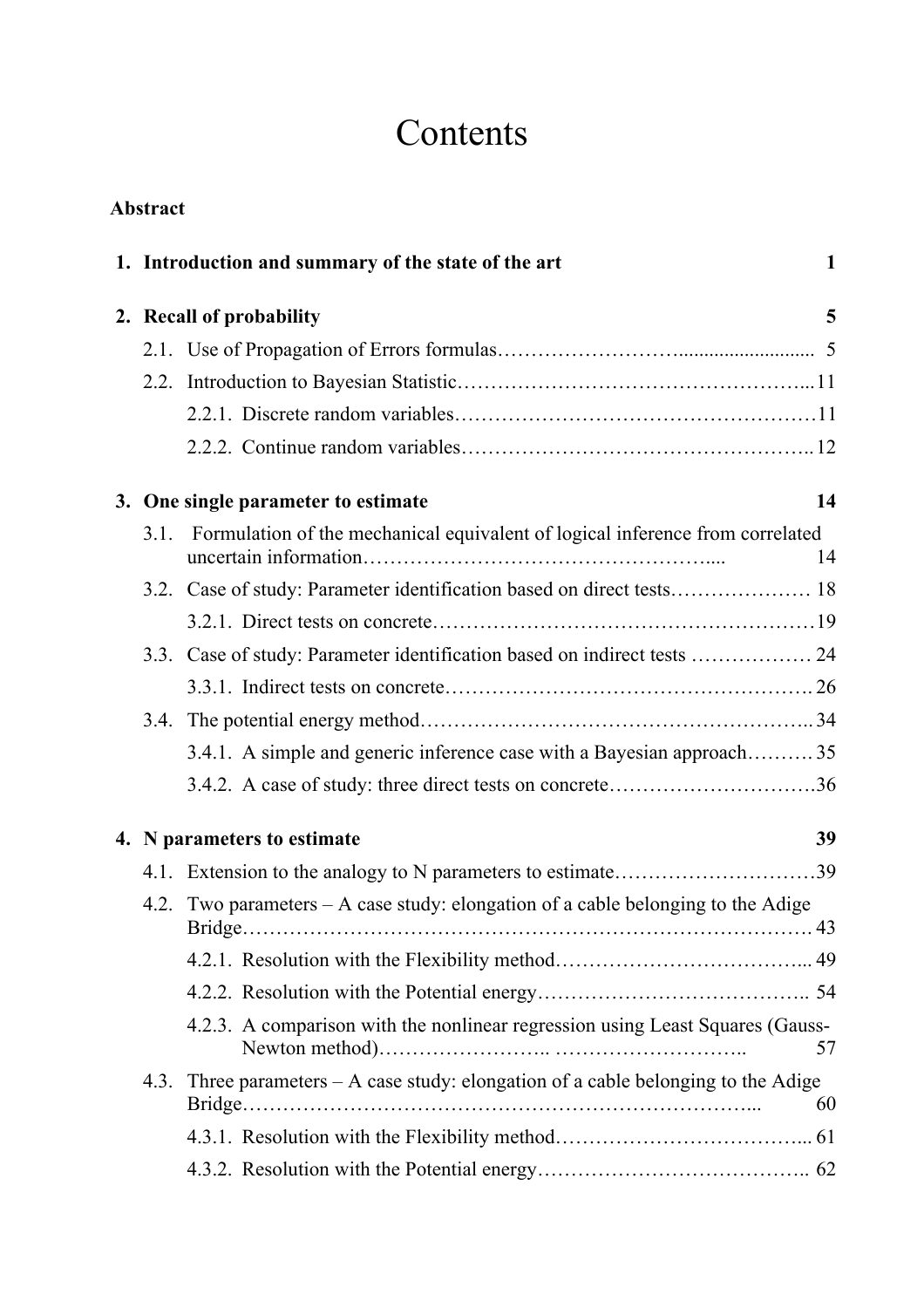|                   |  | 4.3.3. A comparison with the nonlinear regression using Least Squares (Gauss- |    |  |  |
|-------------------|--|-------------------------------------------------------------------------------|----|--|--|
|                   |  |                                                                               | 65 |  |  |
|                   |  | 5. Non-Gaussian variables: the case of single parameter estimation            | 68 |  |  |
|                   |  |                                                                               |    |  |  |
|                   |  |                                                                               |    |  |  |
|                   |  |                                                                               |    |  |  |
|                   |  |                                                                               |    |  |  |
|                   |  |                                                                               |    |  |  |
|                   |  |                                                                               |    |  |  |
|                   |  |                                                                               |    |  |  |
|                   |  |                                                                               |    |  |  |
|                   |  |                                                                               |    |  |  |
|                   |  |                                                                               |    |  |  |
|                   |  |                                                                               |    |  |  |
|                   |  |                                                                               |    |  |  |
|                   |  |                                                                               |    |  |  |
|                   |  | 6. Non-Gaussian variables: the case of N parameters to estimate               | 93 |  |  |
|                   |  |                                                                               |    |  |  |
|                   |  | 7. Conclusions                                                                | 95 |  |  |
| <b>References</b> |  |                                                                               |    |  |  |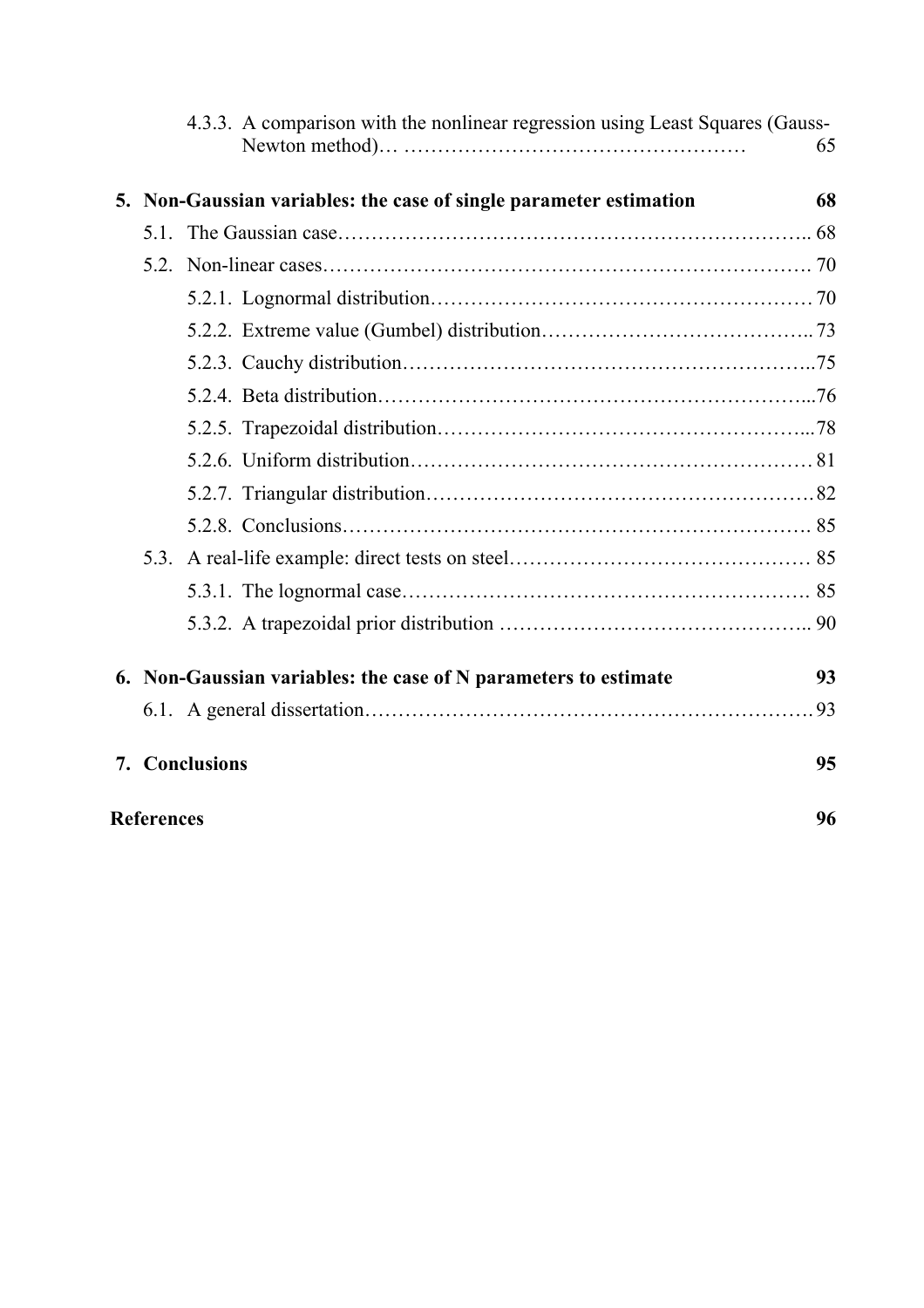#### **Abstract**

Structural engineers usually have a solid background in mechanics but not always a good relationship with probability theory. In most cases, this is not critical because code-based design is practically probability-free [1]. It is different for those engineers who grapple with structural health monitoring (SHM), an activity in which the objective is to estimate the state of a structure from an uncertain batch of observations. A consistent framework for making inference from uncertain information is Bayesian probability theory [2].

In my work, I propose an innovative method for statistical inference based on a formal analogy between mechanics and Bayesian probabilistic models. I start from the case of single parameter estimation, based on a set of uncertain Gaussian observations. The analogy statements ( Table 1) are the following:

- 1) the value of the parameter is represented by the position of a rigid bar with one degree of freedom;
- 2) an uncertain observation of the parameter is modeled as a linear elastic spring connected at one end to the bar, with stiffness equal to the observation accuracy and pre-stretch equal to the observation;
- 3) an observation affected by multiple sources of uncertainty is modeled as a series of springs;
- 4) the posterior mean value of the parameter corresponds to the position of the bar in equilibrium;
- 5) the posterior accuracy of the parameter corresponds to the total stiffness of the bar.

Thanks to this analogy, we can solve any inference problem with mechanical systems composed by springs in series or parallel and solvable by applying the simple rules of mechanics. Fig. 1 shows the mechanical representation of the main simple linear Gaussian inference problems, in the case of single-parameter estimation.

With *N* parameters to estimate, the expected values of the parameters and their standard deviations *a posteriori* are derived by calculating the potential energy of the *N*-degrees of freedom mechanical system that corresponds to the inference problem in exam. The stiffness matrix of the system is obtained by calculating the Hessian matrix of the potential energy, which is, in the world of logic, the *N* x *N* accuracy matrix whose inverse provides the covariance matrix of the parameters. The expected values *a posteriori* are equal to the displacements of the mechanical system in equilibrium, and we can calculate them by minimizing the potential energy.

We applied this mechanical analogy to a real-life case study: the monitoring of the elongation of a cable belonging to a cable-stayed bridge—Adige Bridge [5]—which was carried out by fiber optic sensors. The aim was to estimate the intercept  $y_0$  and the slope  $\varphi$  that characterize the straight line fitting the time-dependent measurements of elongation (Fig. 2a), i.e. a classical linear regression problem. In this situation, the aforementioned analogy provides a mechanical system made of a bar with two degrees of freedom—vertical translation  $y_0$  and rotation  $\varphi$ —connected to linear elastic springs, which represent the elongation measurements  $y_i$  (Fig. 2b). We solved the corresponding inference problem in just a few steps by expressing the potential energy of this mechanical system with the fundamental rules of mechanics.

How does change the theory of the mechanical equivalent if we decide to involve non-Gaussian variable? As is logical, we will obtain non-linear springs, whose constitutive laws vary according to the probability distributions characterizing them. I have discovered three simple expression, which allowed me to identify the potential energy, the elastic force and the stiffness of the non-linear springs linked to the main probability distributions (Log-normal, Gumbel, Cauchy, Beta).

To sum up, by simply expressing the potential energy of the mechanical system associated to our inference scheme, my approach, allows structural engineers, with a few trivial algebraic steps, to solve any inference problem. Nevertheless, the scope of application of the method is evidently the most general, and I seek to demonstrate in the future its applicability to inference problem arising from various disciplinary fields, including cognitive science, economics and law.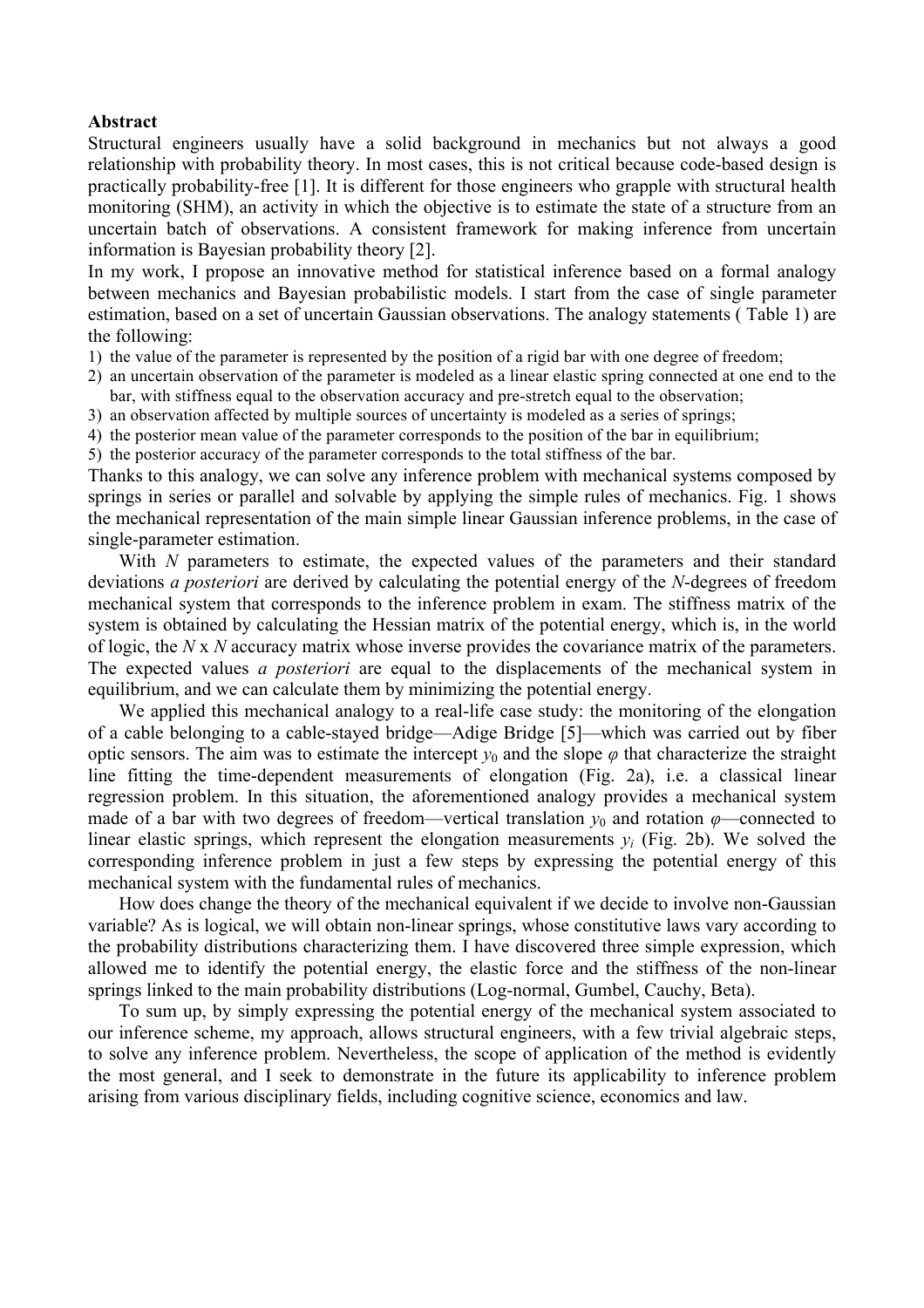| Table 1. Analogy between inference and mechanical models |  |  |  |  |  |
|----------------------------------------------------------|--|--|--|--|--|
|----------------------------------------------------------|--|--|--|--|--|

| <b>Symbol</b>    | <b>Logical meaning</b> | <b>Mechanical meaning</b> |  |  |  |  |
|------------------|------------------------|---------------------------|--|--|--|--|
| $w, \sigma^{-2}$ | Accuracy, inverse-     | <b>Stiffness</b>          |  |  |  |  |
|                  | variance               |                           |  |  |  |  |
|                  | Observation            | Pre-stretch               |  |  |  |  |
|                  | Expected value         | Equilibrium               |  |  |  |  |
|                  |                        | displacement              |  |  |  |  |



**Fig. 1.** Mechanical analogy of simple linear Gaussian inference problems: parameter estimation based on one observation (a), three uncorrelated observations (b), one observation affected by three uncorrelated sources of uncertainty (c).



**Fig. 2.** Representation of a classical linear regression problem in the world of mechanics

#### **1. State of the art**

.

An analysis of the existing literature shows that very few authors in the past have developed a similar theory about the mechanical equivalent. An exception can be found in a lecture by Prof. David MacKay from the University of Cambridge on June 2006 [1], in which, he compares building a Gaussian distribution to a mechanical system of springs in series. It is also interesting to mention the work of Marko Levi [2], which shows us how to solve the main mathematical problems by using physical reasoning. As a research assistant working for Prof. Daniele Zonta (Department of Civil, Environmental and Mechanical Engineering, University of Trento) I have submitted, in collaboration with Carlo Cappello (University of Trento), some articles focused on the mechanical equivalent [3], [4], [5], in order to create a solid theoretical basis about this new approach for Civil Engineering and Structural Health Monitoring purposes. In addition, to continue this area of research, we are also preparing a scientific journal article concerning the complete theory of the mechanical equivalent [6] to be submitted by the end of this year.

In other disciplines, outside the purely mathematical or engineering, although in a few cases, it was sometimes experienced a similar approach. In this regard, I find it useful to mention as an example the researches carried out by the lawyer Carlo Bona [7], professor at the University of Law in Trento, which are aimed analytical study of legal reasoning, based on inference deductive, with aims to build a taxonomy of the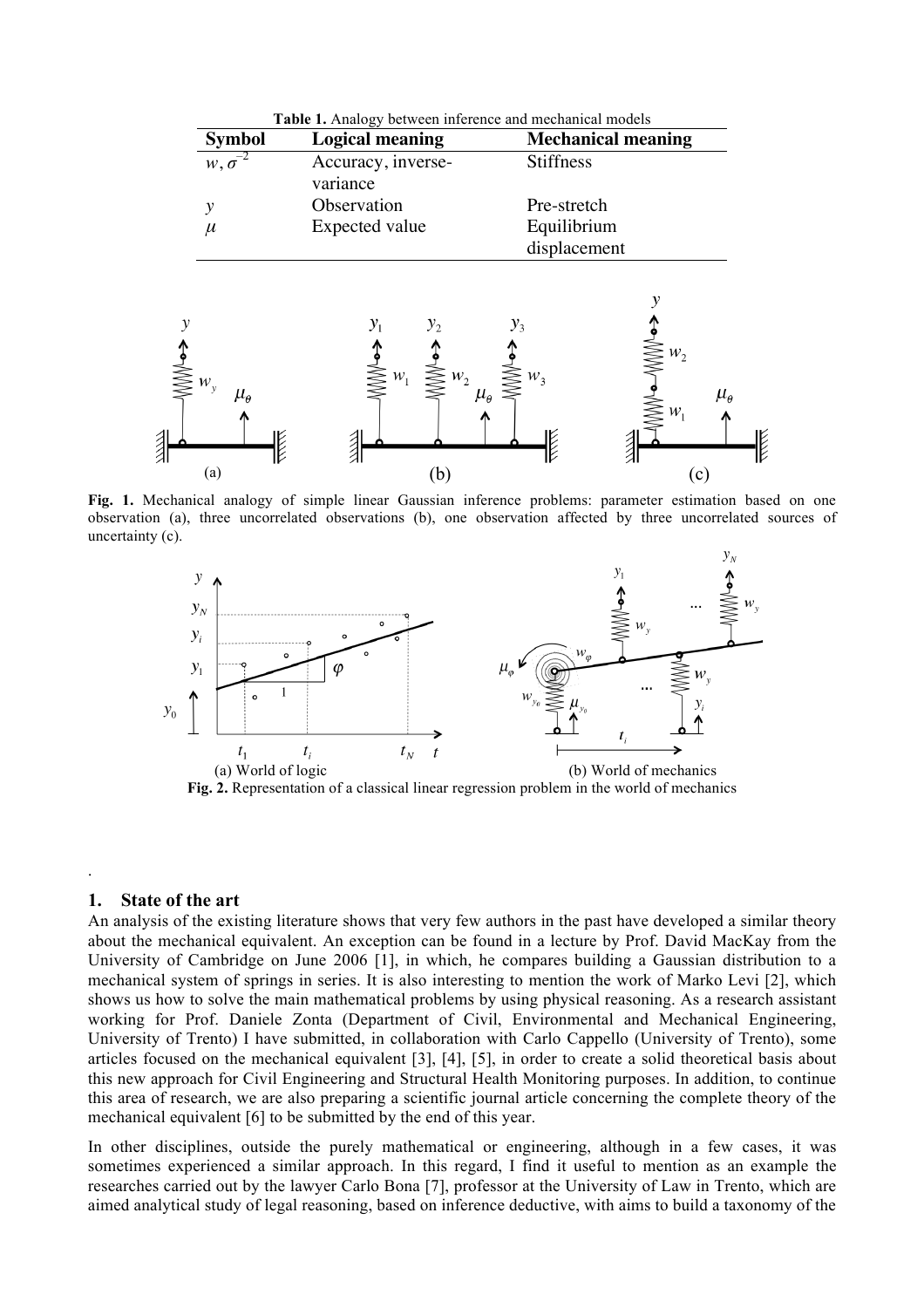typical mistakes when they fall to the judges, allowing them to be anticipated and prevented. In particular, he investigates cases in which the court must, taking the garments of the scientist, make judgments and random probability and the typical mistakes that commit performs these arguments. It is also presented the interesting hypothesis of replacing the judges with the machines, so as to avoid root in the commission of errors.

Another work, which has a lot of worth and tries to solve complex problems with a mathematical and schematic logic, is that of John Henry Wigmore (1863-1943) [8]. Wigmore was an early product of the modern, disciplinary American Law School, a model he successfully imported to Northwestern University during his length career as professor and dean of the law faculty. The backbone of Wigmore's proposal, and the core of what he taught his students, was a Chart Method for diagramming what he called "judicial proof": the justification of conclusions of fact made by the decider(s) of fact (jury or judge) at a trial. The Chart Method is a representational scheme in which lines represent what Wigmore sees as the probative processes available within the context of judicial proof. The preliminary strength of an line, assessed while the Chart is being developed, is indicated by further inflecting the arrowhead or cross: doubling it to indicate special strength, putting a "?" by it for special weakness. After the entire Chart is finished and reviewed, the constructor's final strength assessment is indicated, with a small perpendicular line indicating weakness, and a cross indicating strength. Lines connect shapes which represent what Wigmore calls "facts," by which he must mean claimed facts, or facts offered for belief. Each shape is numbered, with the number referring to a statement collected in a "key list." Each shape can be further marked to reflect its source (" " = immediately present to the jury; "'  $\P$  " = judicially noticed); if unmarked, it is put forward as the conclusion of some reasoning. If the fact tends to undermine the ultimate conclusion of the Chart, the base side of its shape is left off; if the fact is introduced at trial by the party opposed to the one preparing the chart, the top side of the shape is doubled.

### **2. Recall of probability**

In this section I report same basic concepts of probability and statistic, as the use of the propagation error formulas and Bayesian probability approach, which will be useful to understand the dissertation about the mechanical equivalent of logical inference.

### **3. One single parameter to estimate**

We start by discussing the mechanical equivalent of logical inference for single-parameter estimation. The goal is to estimate a parameter  $\theta$  based on a set of uncertain information  $y_i$ . In this section I develop the complete theory of the mechanical equivalent, explaining the concept of potential energy of the mechanical system associated to the inference problem in exam. We can understand how, by expressing and kneading the potential energy, the computational cost of the parameter estimation procedures reduces. Here I apply the mechanical equivalent to the classical engineering problem of identifying the nominal resistance of a structural material (such as concrete) through direct tests and indirect tests. Direct tests yield direct observations of the unknown parameter and are, for instance, compression tests on concrete cores performed in order to identify the compressive strength, or tensile tests on steel samples when the objective is the yield strength of the steel. A test method is classified as indirect when its outcomes are only indirectly correlated to the parameter. Hardness and residual stress tests on steel, as well as pull-out tests on concrete, are typical examples of indirect methods.

### **4. N parameters to estimate**

In this Section I extent the analogy to N parameter to estimate. The mechanical system associated to the inference problem in exam varies its degrees of freedom according to the unknown parameters to estimate, but expressing its potential energy (which will be in more variables) we can obtain the posterior standard deviations and mean values of the parameters with few algebraic steps. I get the main rules of the case, and finally I apply them to two a real-life example: the study of the deformation trend of a cable belonging to a cable-stayed bridge in Trento, with two and there parameters to estimate.

### **5. Non-Gaussian variables: the case of single parameter estimation**

As yet the analyzed cases concerned Gaussian-variables, which are well represented by elastic linear springs. How does change the theory of the mechanical equivalent if we decide to involve non-Gaussian variables? As is logical, we will obtain non-linear springs, whose constitutive laws vary depending on the probability distributions that characterize them. As before, with the help of the elastic potential, I have formulated a general method, which allows us to define the features of each different non-linear spring (Log-normal,